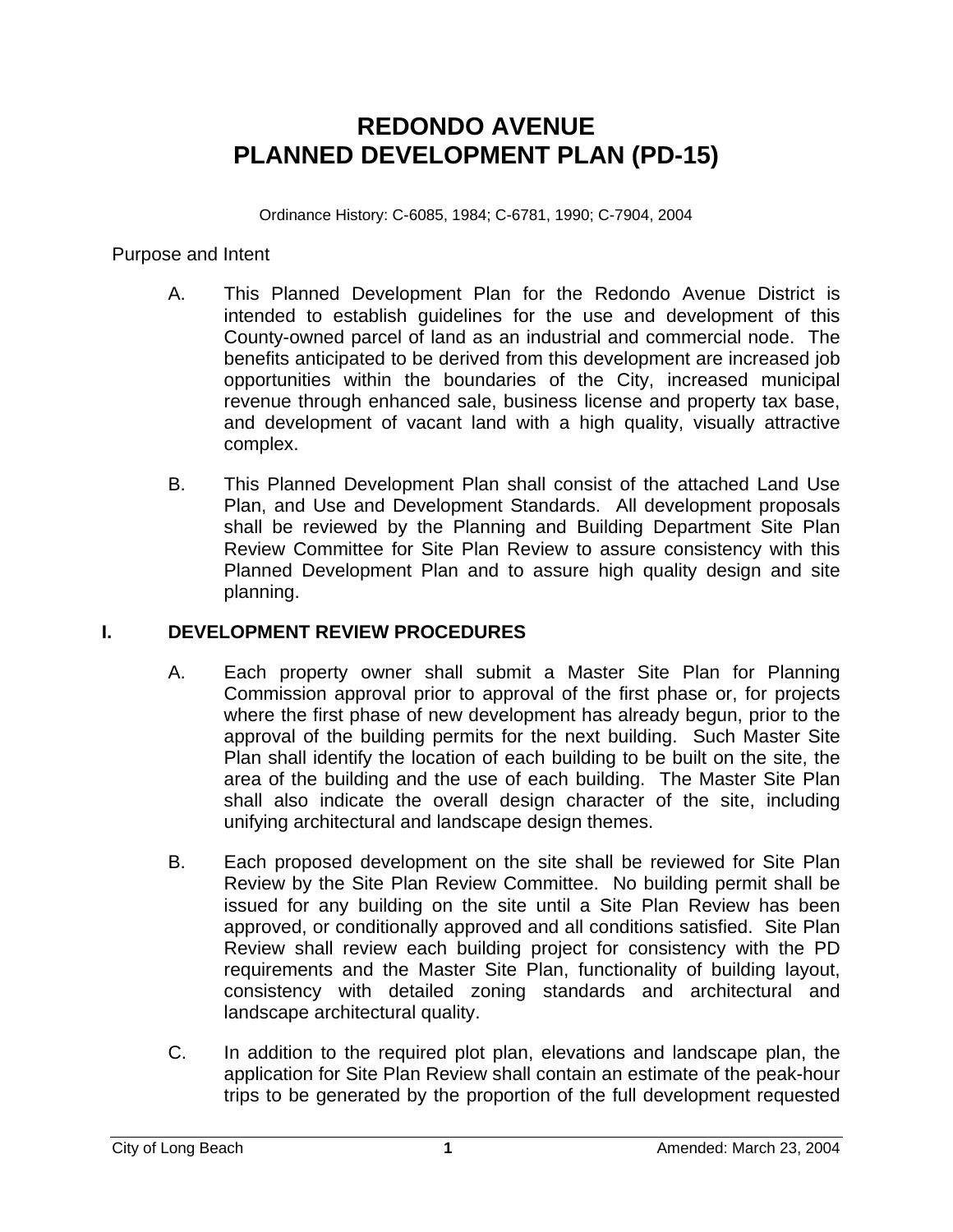with the application and identification of the Transportation Demand Management (TDM) measures to be taken to reduce the peak-hour trips.

In the submission of individual buildings, it is recognized that the building sizes may be changed, building locations redistributed or the mix of uses adjusted to meet changing user demands. However, the architectural, landscaping and overall design character of the site shall be in substantial conformance to the original Master Site Plan and the intensity of development as measured in trips shall not be changed except by the procedure described later in this PD. Substantial conformance shall be determined by Site Plan Review.

### **II. GENERAL USE AND DEVELOPMENT STANDARDS**

- A. Uses
	- 1. The use of the Redondo Avenue Planned Development District shall be any combination of research and development, light industrial, office, retail sales and hotel of up to 300 rooms. Commercial storage/self-storage (defined by 21.15.570) is a prohibited land use. Further, development of the site shall be limited to an intensity of development equal to no more than 1,642 vehicle trips to and from the site in the peak-trip hour between 4:00 p.m. and 6:00 p.m. and implementation of a Transportation Demand Management Plan that reduces exiting work trip generation in the evening peak hour by twenty percent. Any combination of uses allowed in the PD which generate an equal or lesser number of trips per hour in the P.M. peak hour are allowed if consistent with the Master Site Plan. The initial plan for the site that satisfies this trip limitation consists of:
		- **EXECUTE:** One 195,000 sq. ft. office building;
		- $\mathbb{R}$  One 155,000 sq. ft. medical office building;
		- **Two 150,000 sq. ft. office buildings;**
		- **Two 132,000 sq. ft. office buildings.**
	- 2. As used in this ordinance:
		- a. "Office use" means use of a building for administrative, professional, or clerical tasks.
		- b. "Retail sale use" means a commercial land use which provides for the exchange of goods directly to the ultimate consumer.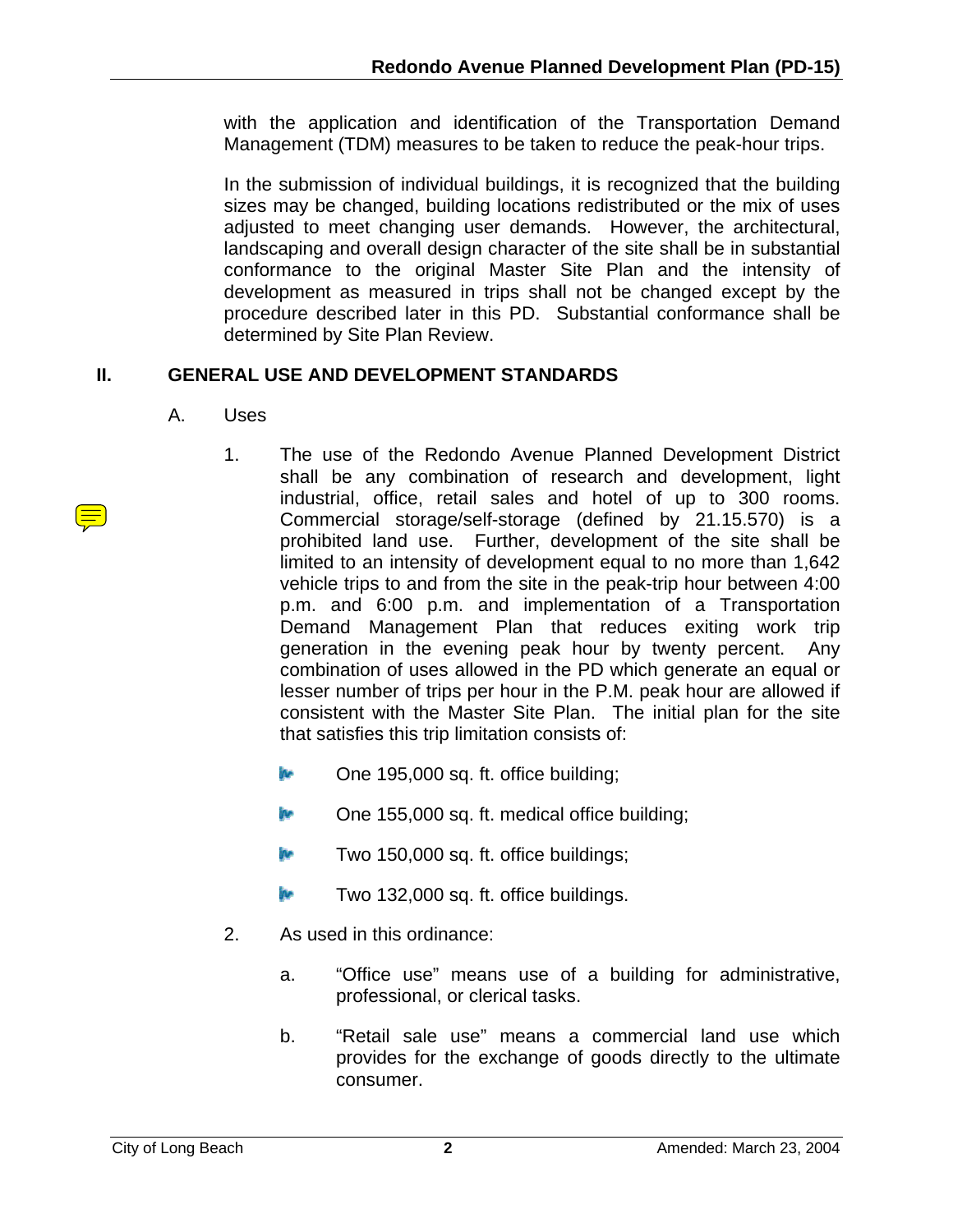- c. "Research and development use" means a mixed use of a building containing not more than twenty-five percent of gross usable floor area of office use and the remainder being laboratories or laboratories and light manufacturing. If the area devoted to office exceeds twenty-five percent, then the office use portion is treated as an office building.
- d. "Warehouse" means use of a building for storage of goods or commodities with not more than ten percent of the floor area used for office uses. If the area devoted to office use exceeds ten percent then the office use portion is treated as an office building.
- e. "Light industrial" means use of a building for activities necessary to convert natural resources into finished products, with limited environmental impacts. Such activities include manufacturing of precision and electrical products, assembling of products, and storage of non-hazardous materials. If administrative offices for light industrial use exceeds ten percent of the gross usable floor area, then the office use portion is treated as an office building.
- f. "Hotel" means use of property for rental of rooms, suites or dwelling units for a period of thirty days or less. Includes as accessory uses, retail sales, restaurants, taverns, meeting rooms, conference rooms and banquet rooms and up to fifteen percent of the rooms rented for periods of thirty-one days or more.
- g. "Gross usable floor area" means gross floor area minus entry lobby, elevator shafts, stairwells, utility cores and shafts, equipment rooms and bathrooms.
- 3. The type and intensity of development indicated above is determined by a specified number of trips per hour in the evening peak period of 4:00 p.m. to 6:00 p.m. This number is calculated by multiplying the area in each use by the traffic generation rates as estimated in the Trip Generation Manual, Fourth Edition, of the Institute of Traffic Engineering. The number of trips generated by this calculation shall be reduced by the Traffic Demand Management Plan's trip reduction. The resulting figure is then compared to the permitted peak-hour trips.
- 4. In calculating the number of trips utilized, all new development within this PD after January 1, 1986, shall be included.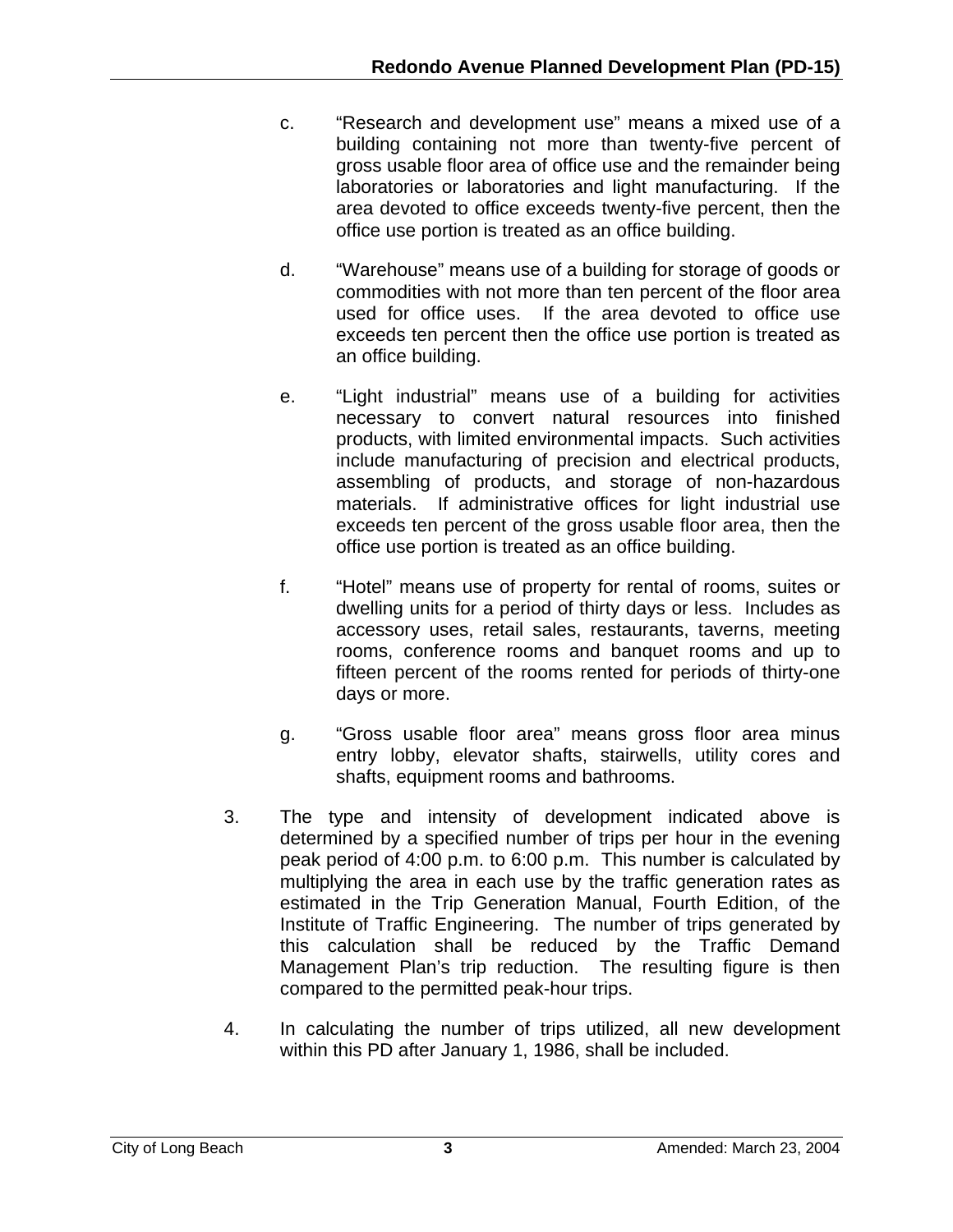- 5. Changes in the number of trips allocated may be accomplished in the following ways:
	- a. Increased development intensity through transfer of trips. Trips may be transferred between the Airport Area Planned Development Plans (PD-19: Douglas Aircraft; PD-23: Douglas Center; PD-12: Long Beach Airport Terminal Area; PD-13: Atlantic Aviation; PD-18: Kilroy Airport Center; PD-9: Airport Business Park; PD-15: Redondo Avenue; PD-17: Alamitos Land Company; PD-7: Long Beach Business Park; PD-17: Willow Street Center; and PD-28: Pacific Theaters) provided that:
		- i. Not more than twenty percent of the originally authorized trips are added to the receiving PD;
		- ii. The Director of Public Works finds that the transfer will have no significant detrimental effect upon the level of service at any intersection;
		- iii. The transfer is implemented by approval by the Planning Commission of an amendment to both Master Site Plans of both Planned Development Ordinances to reallocate and document the revised number of trips;
		- iv. Notice of the Planning Commission hearing for the Master Site Plan Amendment is sent to all owner and lessees, with an interest recorded on the Tax Assessor's rolls, in the Airport Area Planned Developments; and

All authorized transfer of trips shall not be effective until the change is recorded against the property with the Los Angeles County Recorder.

- 6. Increased development intensity through added trips. Additional trips beyond the original allocation may be approved provided that:
	- a. The increase will not exceed the original allocation by more than twenty percent;
	- b. The applicant shall pay a trip mitigation fee that is pro-rata fair share of the costs of the original Traffic Mitigation Program for the additional trips;
	- c. A new analysis of the traffic impacts on all intersections in the Airport Area is undertaken at the expense of the applicant, and such analysis shows either: no significant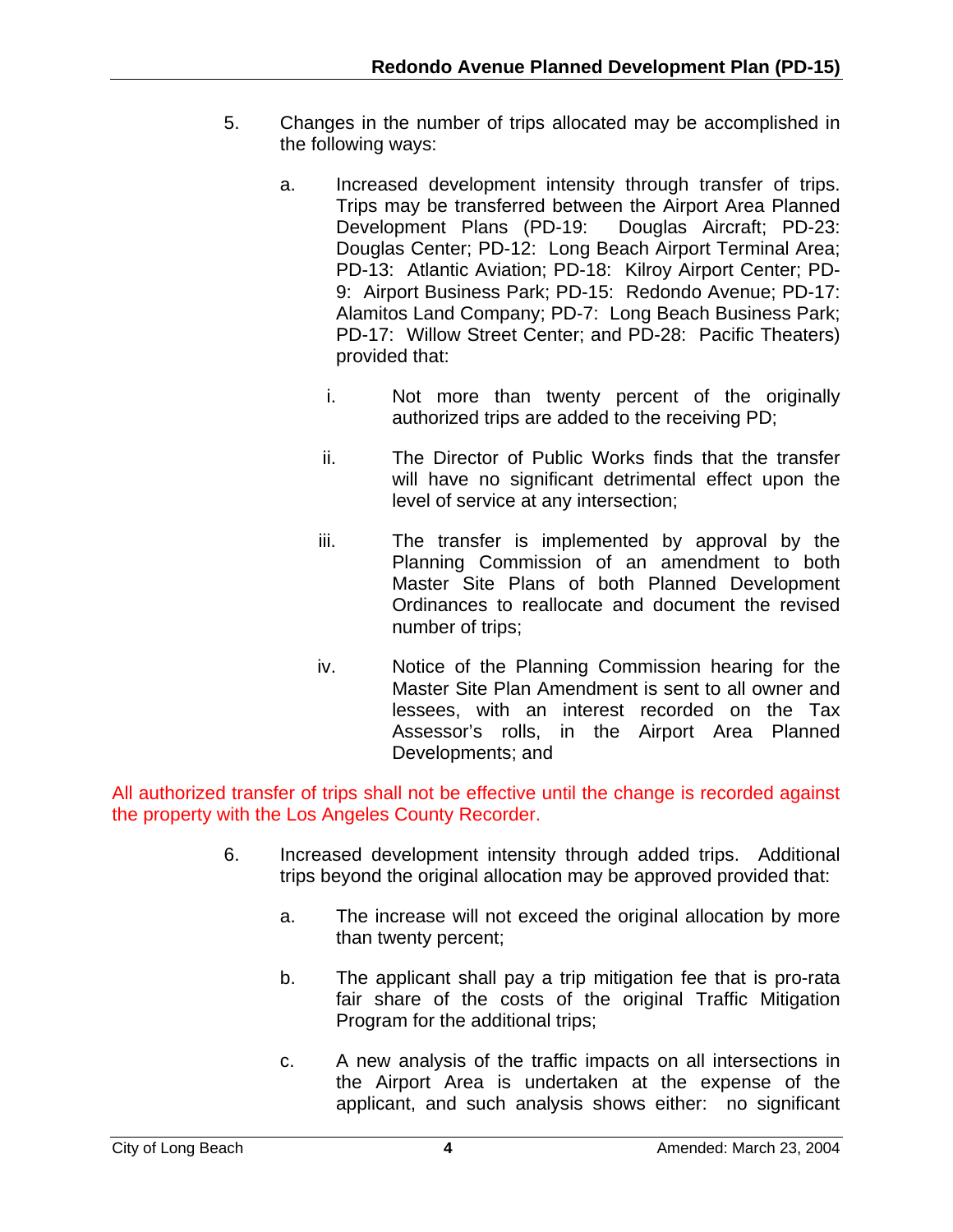detrimental effect upon the level of service at any intersection; or the applicant agrees to pay an additional trip mitigation fee equal to all costs of all additional improvements at all intersections necessary to mitigate the degradation of the level of service caused by the applicant's increased allocation of trips. Degradation of the level of service is a reduction to level of service "E" or "F" unless that level of service was accepted in the original improvement program;

- d. An amendment to the Master Site Plan shall be required to authorize the additional trip allocation; and
- e. Notice of the Master Site Plan Amendment hearing is sent to all owners and lessees, with an interest recorded on the Tax Assessor's rolls, in the Airport Area Planned Developments;
- 7. The City will accept applications for modification of development intensity at any time after the Traffic Mitigation Program is adopted through the enactment of necessary ordinances and establishment of the First Assessment District; however, an applicant does not receive first priority for utilizing available trips by merely filing an application. Available trips shall be reserved to an applicant only upon the payment of all necessary traffic mitigation fees for the proposed modification. Because the modification process can take many months to complete, the City may also set aside during the modification process the trips which will be utilized if the application is approved, providing that both of the following conditions are met:
	- a. The traffic analysis has been completed and the Director of Public Works has prepared an estimate of the necessary traffic mitigation fee; and
	- b. The applicant has made a good-faith deposit with the City of cash or letter of credit equal to ten percent of the estimated traffic mitigation fee, which deposit will be forfeited if the applicant does not proceed with the project or does not diligently pursue the application in accordance with a reasonable schedule set forth by the Director of Planning and Building. If this application is approved and the developer meets all traffic mitigation conditions of approval, the deposit will be refunded or credited toward the traffic mitigation fees, at the discretion of the applicant. If the application is denied, the deposit will be refunded to the applicant; and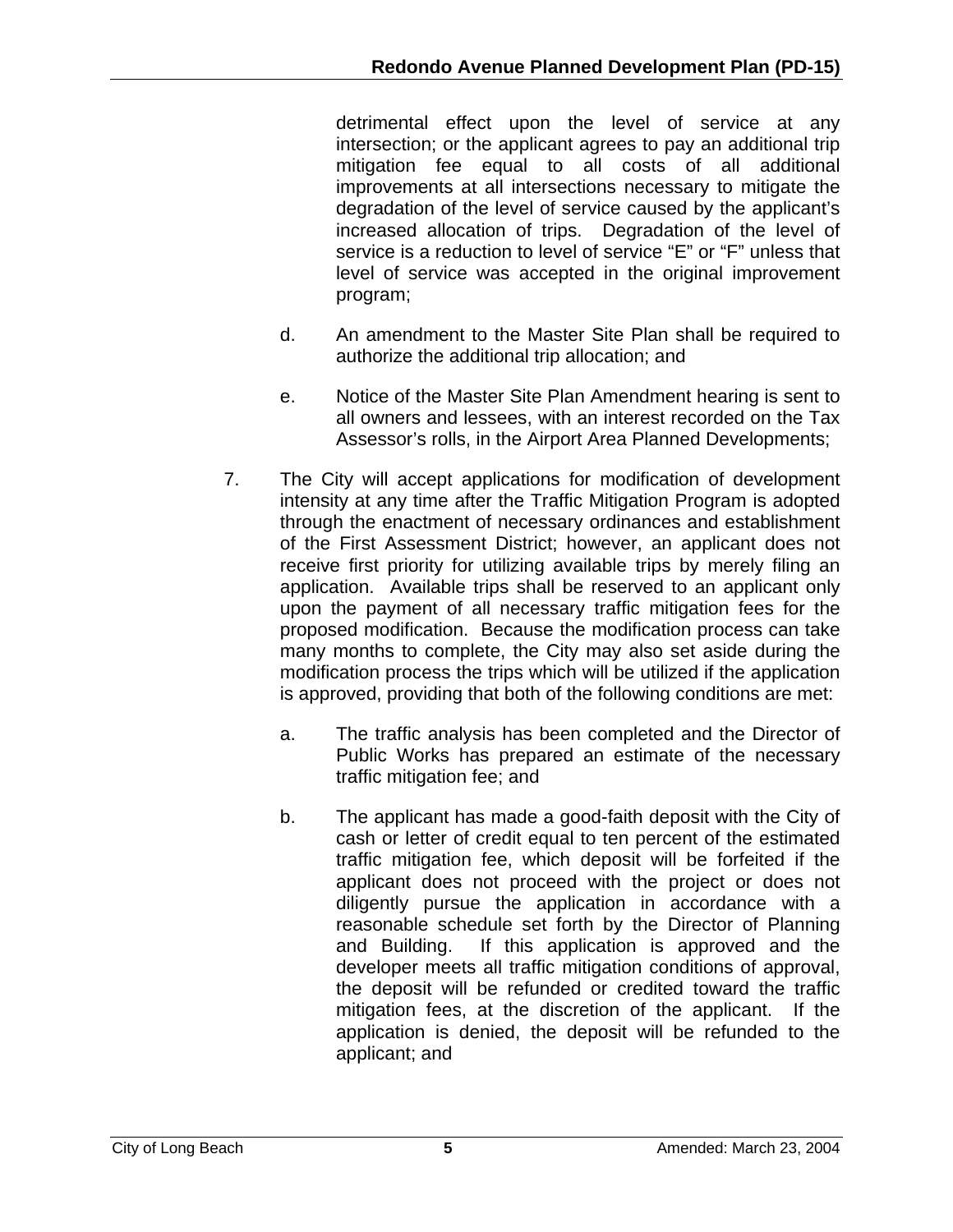- c. If additional trips have been authorized for one developer in the Airport area, and that authorization required intersection improvements above those required by the Traffic Mitigation Program, and subsequently another developer requests authorization for additional trips, and those additional trips are found by the director of Public Works to not degrade any intersections due to the additional improvements paid for by the first developer, then the Director of Public Works shall require the second developer to reimburse the first developer for a pro-rata fair share of the additional improvement costs. Such fees shall be collected from the second developer according to the procedure established for developer fees in the Traffic Mitigation Program. The Director of Public works shall then notify the first developer, or the successor –in-interest, of the receipt of the funds and shall authorize disbursement of such funds to the first developer, or successor, upon receipt of documentation from the first developer, or successor, that they had actually expended their share of the funds.
- B. Building Setbacks

Redondo Avenue and Willow Street. The setback minimum is 30'–0" from both the Redondo Avenue and Willow Street property lines.

Interior property lines. The minimum setback from interior property lines shall be 20'-0" north of Willow Street and 10'-0" south of Willow Street.

Setbacks and spacing between buildings on the site shall be determined by Site Plan Review.

The yards indicated in Section 2 of this part shall be clear of all structures from the ground to the sky (except for those items otherwise permitted) and shall be landscaped and maintained in a neat and healthy condition.

C. Building coverage

There shall be no minimum or maximum building coverage. The percentage of lot coverage shall be determined by Site Plan Review. Lot coverage shall reflect a proportional development between building, parking and landscaping so that this site creates the impression of a quality office development without building congestion or excessively paved parking area.

D. Accessory and Temporary Structures

No portable buildings, trailers, or other like portable structures shall be permitted without prior written approval of the Department of Planning and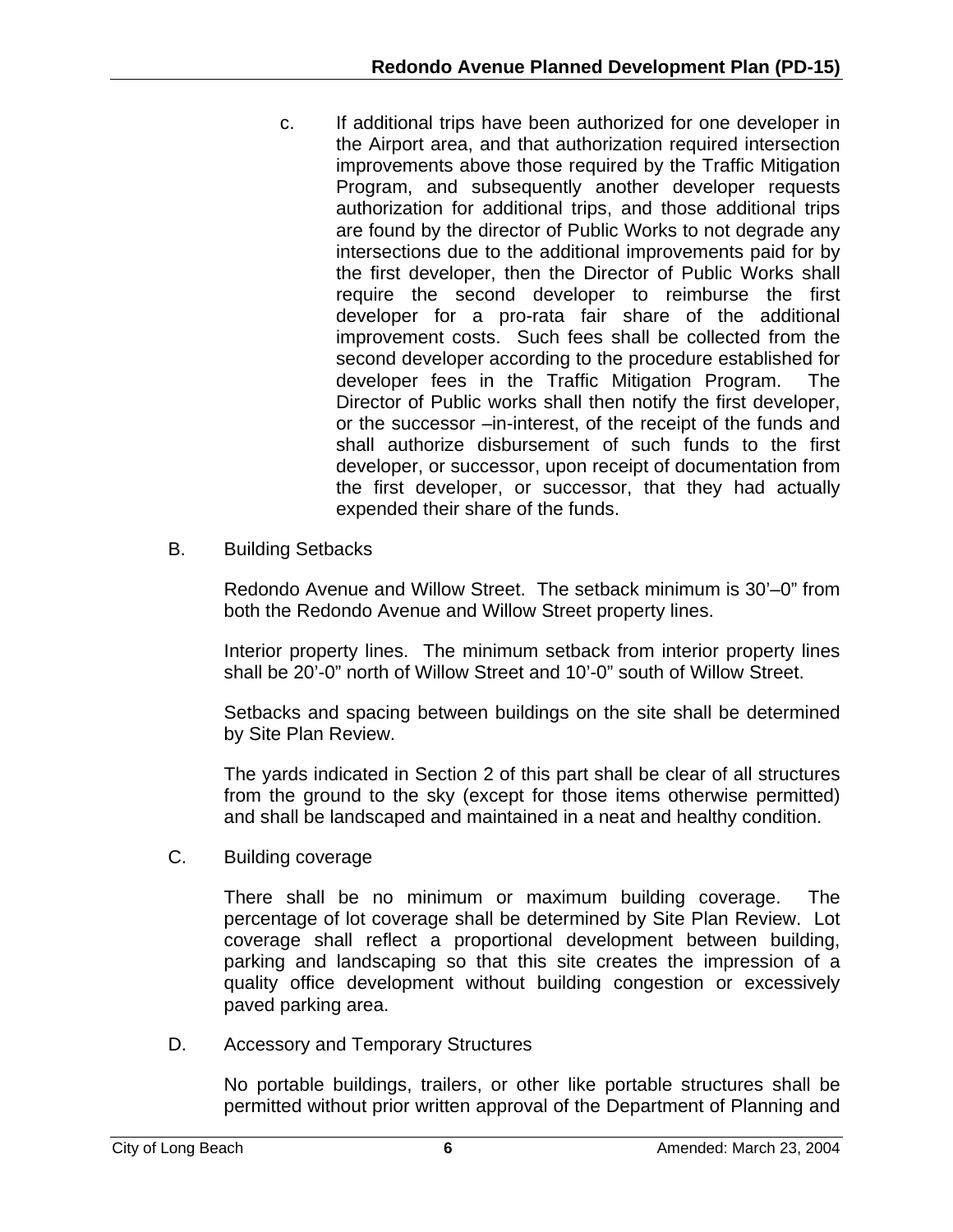Building. Such temporary structures as construction trailers and temporary offices may be approved by the Director of Planning and Building during construction only.

E. Billboards and Signs

No billboards shall be constructed, installed or maintained. Any onpremises signs, banners or like displays which may be placed in or upon any building or structure in such manner as to be visible from the outside thereof, except those approved by the Department of Planning and Building according to the Zoning Regulations, shall be prohibited. No freestanding sign shall exceed 8'-0" in height. All other provisions of the on-premises sign regulation, Section 21.45 shall apply.

F. Landscaping

The minimum landscaping requirements for any new development shall be those standards outlined in the commercial zoning regulations.

G. Parking Size, Number, Access and Improvements

The minimum parking requirements shall be established by the Zoning Regulations and determined by the use, or combination of uses, proposed for the site and subject to revision during site plan review procedures. Any proposal to decrease the required number of parking spaces shall be accompanied by a detailed parking study prior to any consideration of a reduced parking standard. Such a study would have to be reviewed and approved by the City Traffic Engineer.

- H. Design, Treatment and Finish
	- 1. All sides of a building shall be designed, treated and finished in a manner compatible with the area and with the other visible sides of the building. Buildings located adjacent to the San Diego Freeway should recognize the exceptionally high public visibility and shall respect the visual importance of the site. All buildings shall be visually integrated through use of a common palette of materials and design themes. However, each building shall be designed with the individual characteristics so as not to be a copy of other buildings in the project.
	- 2. Not less than ten percent of a building wall shall be treated and finished or articulated in a material contrasting with the remainder of that building wall (on a concrete wall contrasting paint colors of texturing of the concrete shall be considered contrasting material). This standard may be waived if the exterior design is approved by the Director of Planning and Building.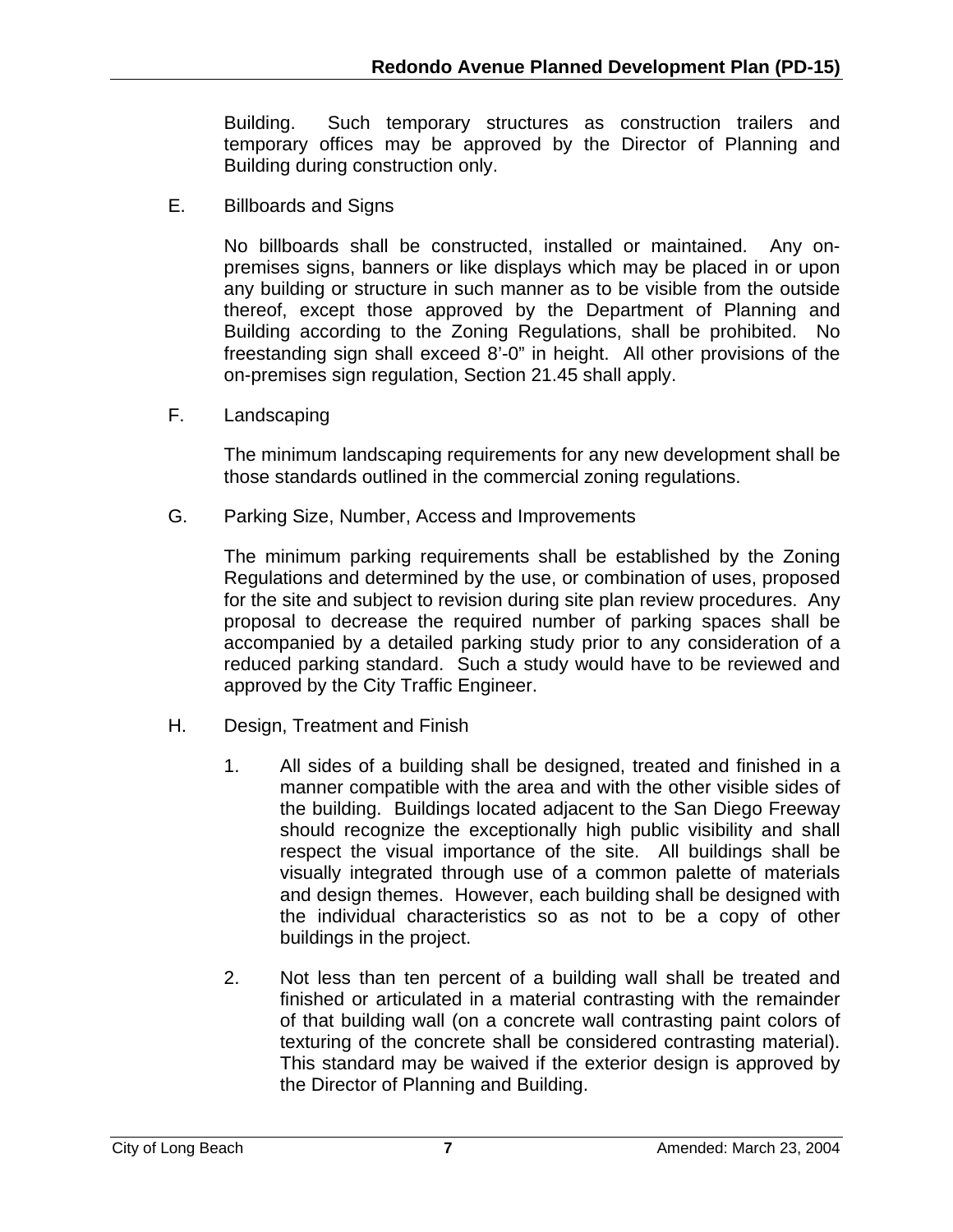- 3. All mechanical appurtenances (other than rain gutters and solar power collectors) shall be fully screened from public view.
- 4. All roof areas which provide concealment from the street shall be secured.
- 5. The use of unshielded reflective glass for a majority of the building surface shall be prohibited. Use of reflective glass shall require submittal of a reflective glare study with Site Plan Review. Such study shall include potential impact on air as well as surface vehicle traffic and shall also be submitted to the Federal Aviation Administration for review and comment prior to approval.
- 6. Retail commercial space shall be integrated within the parking structure as a design feature.
- I. Public Facilities Improvement

All public utility and infra-structural improvements shall be designed and provided as necessary to serve the site or to increase existing capacities due to systemic demand created by development, in which case they shall be designed and provided proportionately to their increase in the systemic demand.

- J. Road Improvements
	- 1. Based upon detailed traffic studies and analyses of existing and projected future growth in the Long Beach Airport Area, the City has determined that existing development as of 1986 was adequately served by the existing road system in the area, generally at level of service "D" or better. The City has further determined that development since 1986, and projected to full build-out of the area (herein-after referred to as "new development"), will generate traffic which cannot be accommodated on the existing road system while maintaining level of service "D". consequently, the City has developed a list of recommended road improvements (see Exhibit "A" attached hereto and incorporated herein by reference) which are necessary to generally maintain level of service "D" on all major roads in the area given the projected new development. As these roadway improvements will specifically benefit new development, site plan approval for all new development in the area shall be conditioned upon payment of a fair, pro-rate share of the costs of the needed road improvements through a road impact fee, a benefit assessment district, other appropriate financing mechanisms, or combinations thereof. The pro-rata share of improvements costs shall be based on the number of vehicle trips generated per hour in the P.M. peak hours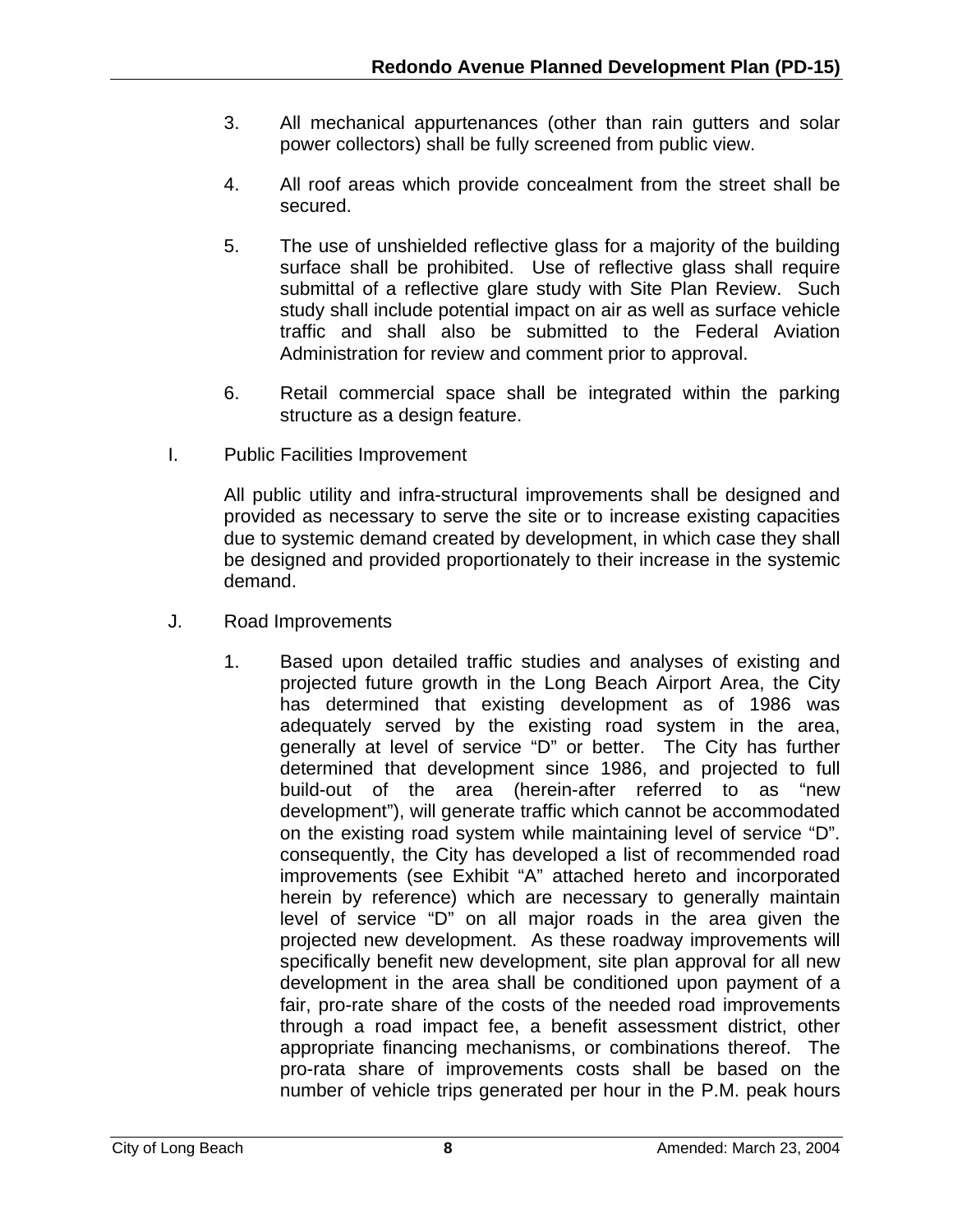of 4:00 to 6:00 p.m., and their impact on specific intersections scheduled for improvement.

- 2. A periodic re-evaluation of the traffic situation will be undertaken to ensure all improvements continue to be necessary in the later phases of development.
- 3. As the number of trips utilized in the analysis assumes a twenty percent reduction in the standard number of trips per square foot of use, it is mandatory that an effective trip demand reduction program be incorporated in all development. This, each new development is conditioned upon membership in the Long Beach Airport Area Traffic Reduction Association or similar organization, and submittal and implementation of Traffic Demand Management (TDM) program which is designed to reduce exiting work vehicular traffic generation during the evening peak hour by at least twenty percent. The TDM program must contain provisions that mandate the implementation of the TDM program by all subsequent owners and tenants of the improvements.
- 4. The program must include specific measures, which, in the judgment of the Director of Public Works, are likely to reduce peakhour vehicular trips by at least twenty percent, and a monitoring program with an annual report on the success of the program which will be filled with the City by the developer or any successor-ininterest.
- 5. As a further consideration of Site Plan Review approval, for each building, prior to issuance of a building permit, each development shall be required to provide for all on- and off-site improvements necessary to access and serve that development, including repairing and replacing damaged, deteriorated or missing curbs, gutters, sidewalks, street trees, street lights and roadways, and providing all other improvements necessary, as required through Site Plan Review, to provide access to the site.

The Planning Bureau provides this information for reference and the convenience to the public. The adopted ordinance, together with any amendment thereto, is in the possession of the City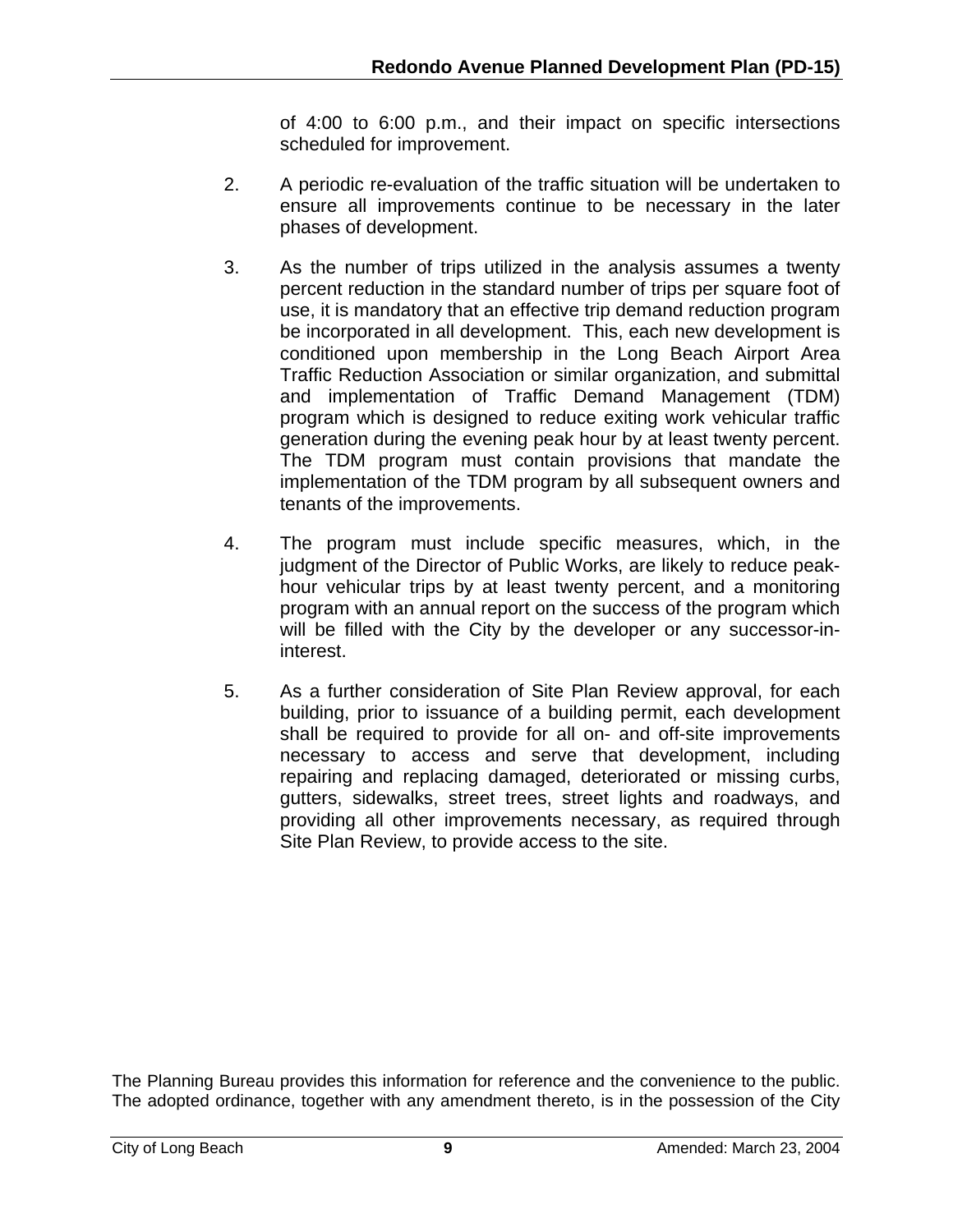Clerk and should be reviewed and considered prior to making any land use decision. Information contained herein is subject to change without notice as a result of updates, corrections or amendments.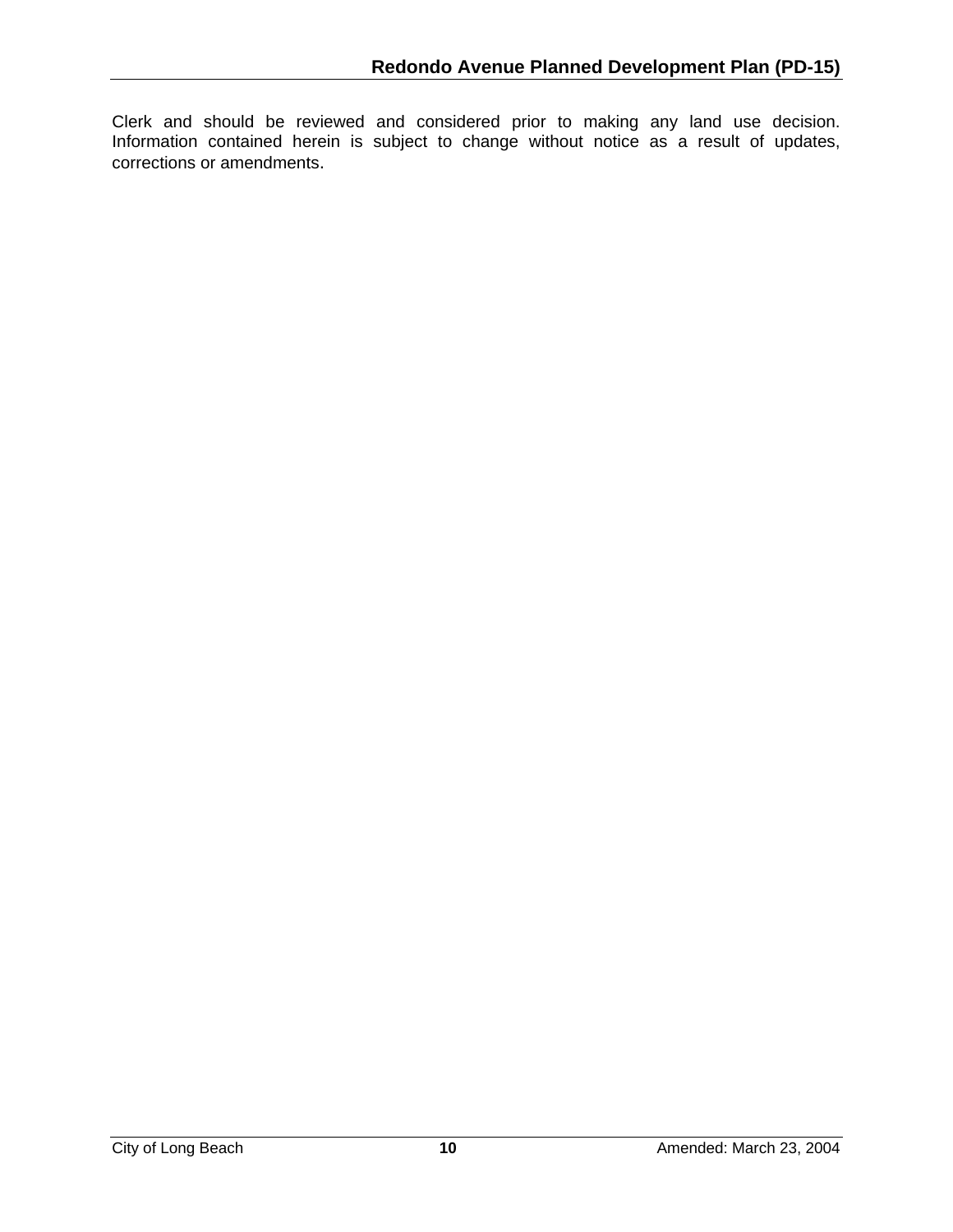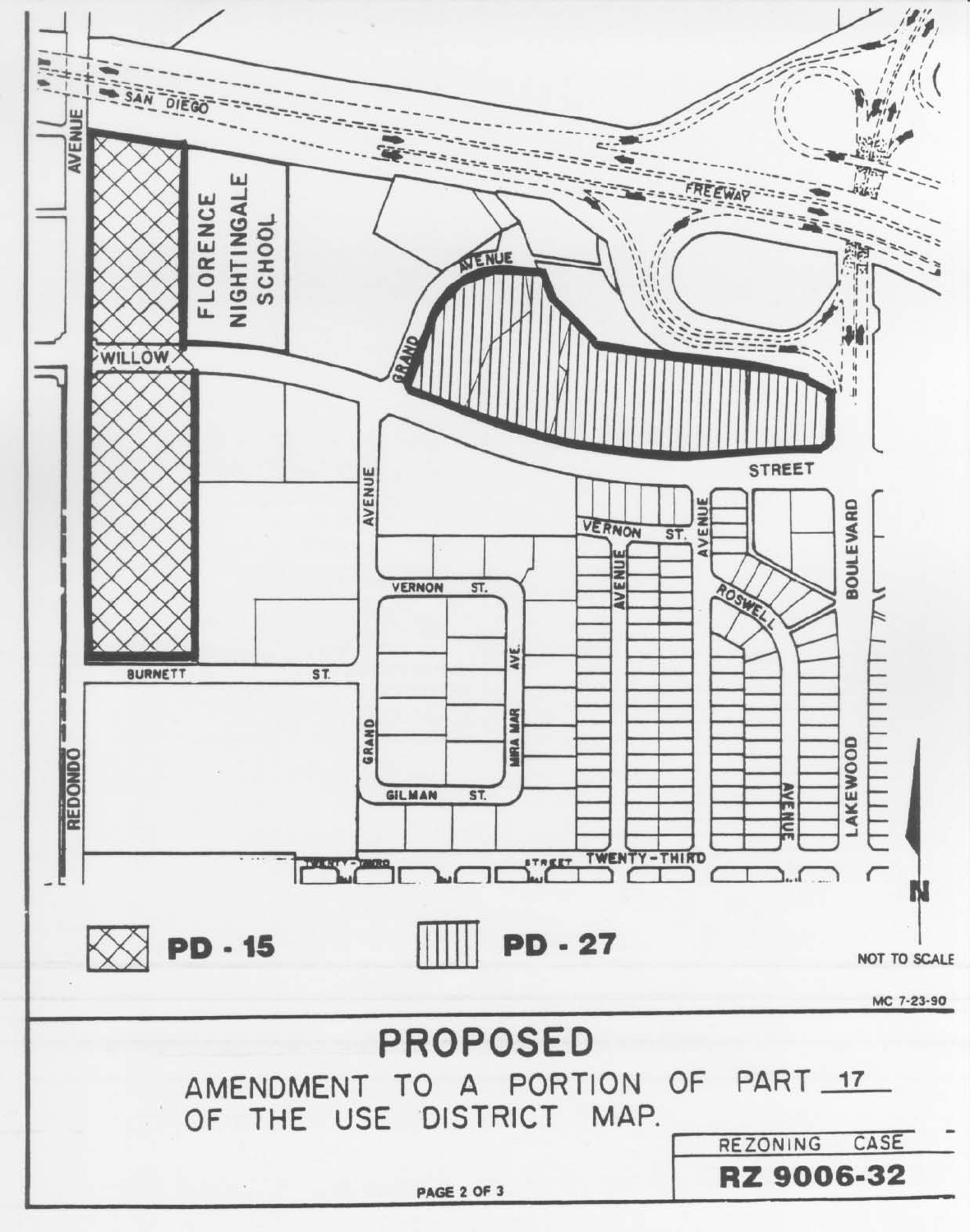# **EXHIBIT A**

# CITY OF LONG BEACH PROPOSED INTERSECTION IMPROVEMENT PROJECTS<br>CONSTRUCTION AND ENGINEERING COST ESTIMATE

| PROJECT NO.    | DESCRIPTION                                                                               | <b>TOTAL</b><br><b>AMOUNT</b> | PHASE I<br><b>AMOUNT</b> | PHASE II<br><b>AMOUNT</b> |
|----------------|-------------------------------------------------------------------------------------------|-------------------------------|--------------------------|---------------------------|
|                |                                                                                           |                               |                          |                           |
| 1              | CHERRY AVE & CARSON ST                                                                    | 742,000                       | 742,000                  |                           |
|                | Widening intersection,<br>adding thru and turn<br>lanes and modifying<br>traffic signals. |                               |                          |                           |
| $\overline{2}$ | CHERRY AVE & 36st ST                                                                      | 134,000                       | 134,000                  |                           |
|                | Adding thru lane and<br>modifying traffic signals.                                        |                               |                          |                           |
| $\overline{3}$ | CHERRY AVE & WARDLOW RD                                                                   | 2,579,000                     | 2,579,000                |                           |
|                | Widening intersection,<br>adding thru and turn<br>lanes and modifying<br>traffic signals. |                               |                          |                           |
| 4              | CHERRY AVE & SPRING ST                                                                    | 731,000                       | 731,000                  |                           |
|                | Widening intersection,<br>adding thru and turn<br>lanes and modifying<br>traffic signals. |                               |                          |                           |
| 5              | TEMPLE ST & SPRING ST                                                                     | 105,000                       | 105,000                  |                           |
|                | Adding thru and turn<br>lanes and modifying<br>traffic signals.                           |                               |                          |                           |
| 6              | REDONDO ST & SPRING ST                                                                    | 219,000                       | 219,000                  |                           |
|                | Adding thru lanes and<br>modifying traffic<br>signals.                                    |                               |                          |                           |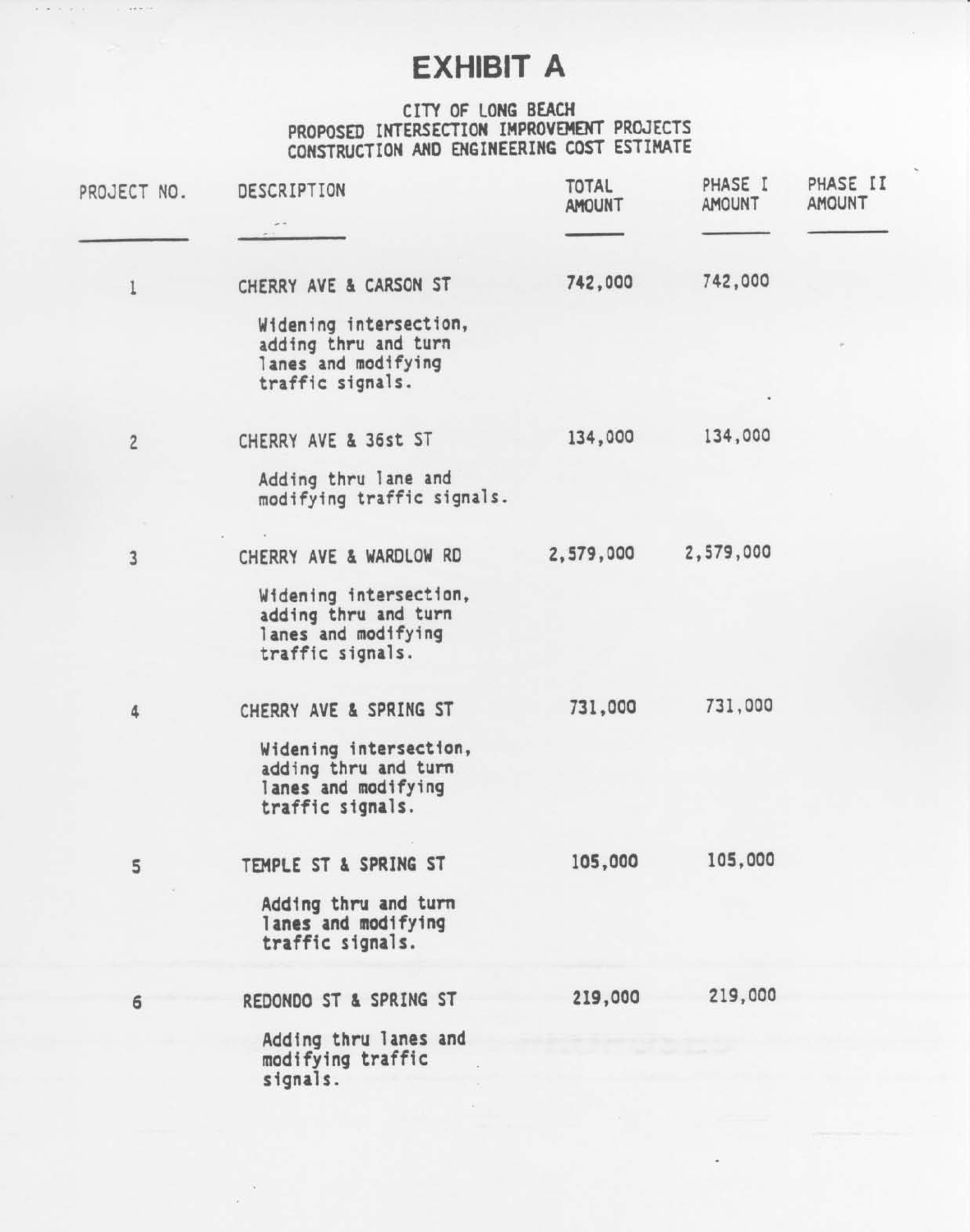| $\overline{7}$ | REDONDO ST & WILLOW ST                                                                     | 413,000   | 413,000   |                                            |
|----------------|--------------------------------------------------------------------------------------------|-----------|-----------|--------------------------------------------|
|                | Widening intersection,<br>adding thru and turn<br>lanes, and modifying<br>traffic signals. |           |           |                                            |
| 8              | LAKEWOOD BLVD & CARSON ST                                                                  | 2,233,000 | 2,233,000 |                                            |
|                | Widening intersection,<br>adding thru and turn<br>lanes, and modifying<br>traffic signals. |           |           |                                            |
| 9              | LAKEWOOD BLVD & CONANT ST                                                                  | 1,810,000 | 420,000   | 1,390,000(1)                               |
|                | Widening intersection,<br>adding turn lanes and<br>modifying traffic<br>signals.           |           |           |                                            |
| 10             | LAKEWOOD BLVD & WARDLOW RD                                                                 | 1,290,000 | 770,000   | 520,000(2)                                 |
|                | Widening intersection,<br>adding thru and turn<br>lanes and modifying<br>traffic signals.  |           |           |                                            |
| 11             | LAKEWOOD BLVD & SPRING ST                                                                  | 8,700,000 |           | $1,200,000^{(3)}$ 7,500,000 <sup>(4)</sup> |
|                | Widening intersection,<br>adding thru and turn<br>lanes and modifying<br>traffic signals.  |           |           |                                            |
| 12             | LAKEWOOD BLVD & WILLOW ST                                                                  | 626,000   |           | 626,000                                    |
|                | Widening intersection,<br>adding turn lanes and<br>modifying traffic<br>signals.           |           |           |                                            |
| 13             | CLARK AVE & CARSON ST                                                                      | 1,314,000 | 1,314,000 |                                            |
|                | Widening intersection,<br>adding thru and turn<br>lanes and modifying<br>twaffic cinnale   |           |           |                                            |

 $\epsilon=\epsilon_{\rm in}=\epsilon$ 

 $\bf{8}$ 

9